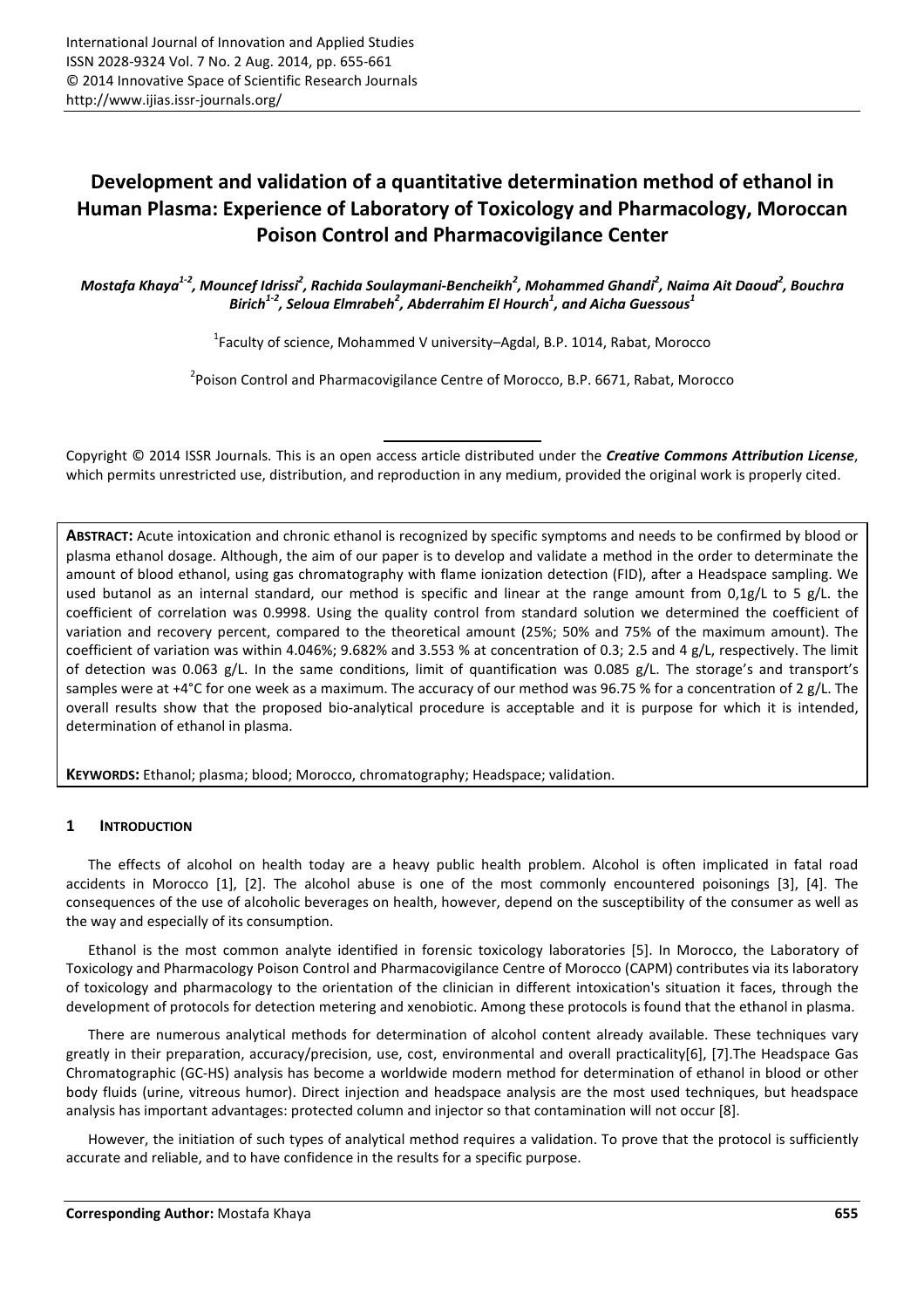Indeed, the present work has the objective to develop and validate a technique to quantify ethanol in human plasma by gas chromatography with a flame ionization detector and using the Headspace as an injection technique [9], [10].

# **2 MATERIAL AND METHOD**

#### **2.1 APPARATUS**

Experimentation was done using a gas chromatograph Agilent 6890 Series GC System GC System(USA), coupled with a Flame Ionization Detector (FID), Autosampler (Agilent 7683 Series Injector)and hydrogen generator Agilent S184-3503, equipped HP5 Agilent capillary column (30 m x 0.32 mm id, 1.5  $\mu$ m film). The result analysis and data integration have been done with ChemStation soft.

#### **2.2 REAGENTS**

- Ethanol (Reide-deHaen 0,788g/ml).
- Butanol (Probus de 0,807 g/ml).
- Purified water
- Blank Human plasma
- Methanol (SIGMA-ALDRICH 0.790g/ml)
- Propanol (SIGMA-ALDRICH 0.804 g/ml)

#### **2.3 GAS CHROMATOGRAPHY ANALYSIS**

Standard solutions of ethanol and butanol (internal standard) were prepared. The relative response factor (RRF) between ethanol (EtOH) and butanol (BuOH) was determined by mixing 1000 µl of the standard solution or the calibrator with 150 µl of the internal standard (4g/L). Samples were directly injected into the GC-FID using the Headspace. The curve calibration was determined by plotting the ratios of the peak area for EtOH to BuOH in each sample (y-axis) against the standard concentration of EtOH (x-axis).

## **2.4 GAS CHROMATOGRAPHY AND HEADSPACE CONDITION**

#### **2.4.1 HEADSAPACE**

## **2.4.1.1 HEATING**

- Vial : 70°C
- Loop (: 80°C
- transfert line: 90°C

#### **2.4.1.2 TIME**

- Cycle time : 13.5min
- Vial equilibrate Time : 20min
- Pressurization time : 0.15min
- Loop fill time : 0.15min
- Loop equilibrate time : 0.05min
- Injection time : 0.50min

# **2.4.1.3 PRESSURE**

- vial pressure : 15 Psi
- Carrier gas pressure : 2,2 Psi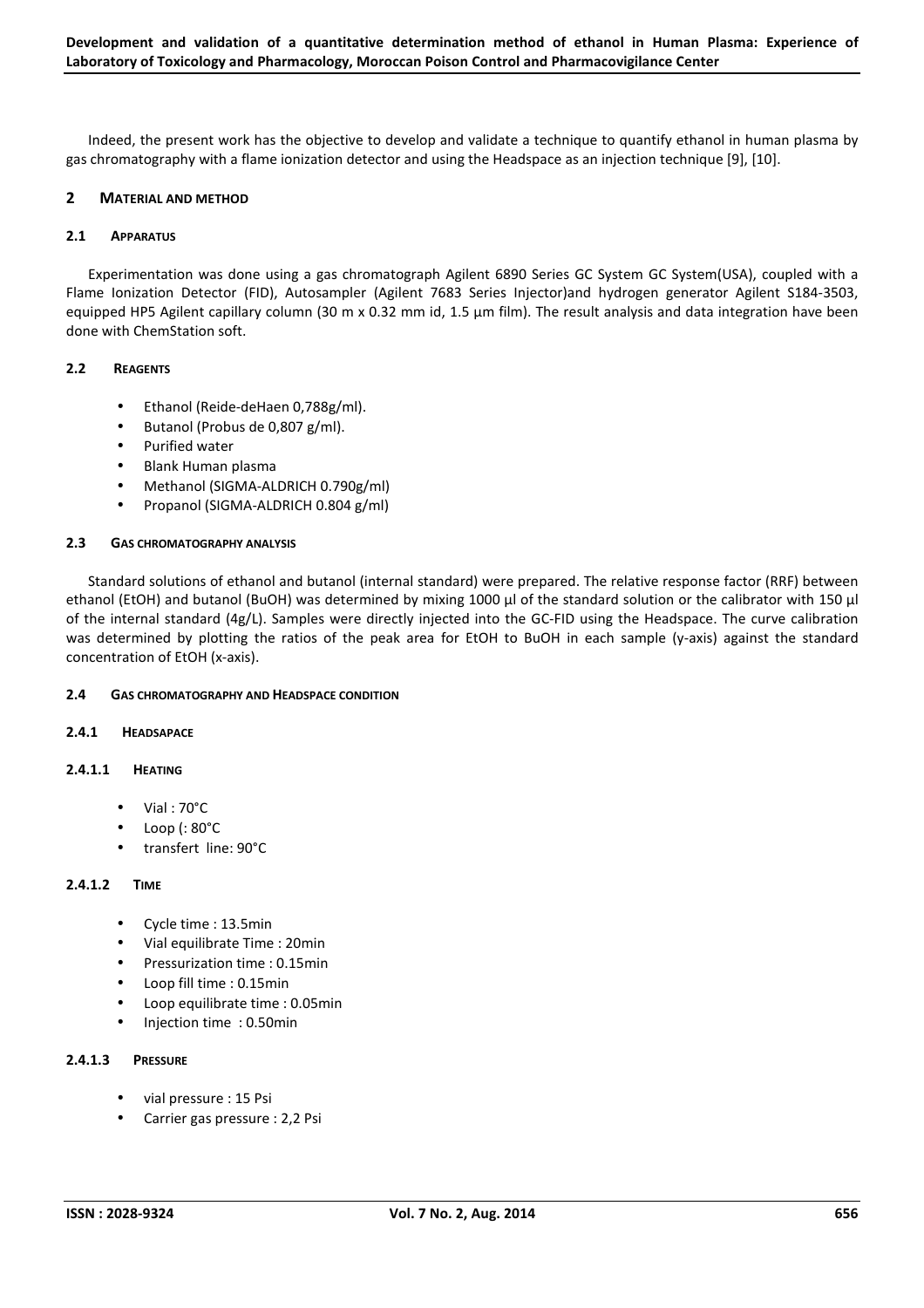## **2.4.2 GAS CHROMATOGRAPHY**

The GC run time was 6 minutes. Oven temperature was isothermal 40 °C and pressure was isobaric 30 psi. Azote was used as the Makeup gas. FID was used on each column with a temperature of 250 °C. Gas flow through detector was 400 mL/min of air 40.0 mL/min of hydrogen and 30 ml/min of Azote.

## **3 RESULTS AND DISCUSSIONS**

#### **3.1 SPECIFICITY AND SELECTIVITY**

#### **3.1.1 SELECTIVITY**

Under the given conditions, the method is specific for ethanol, every time we obtained The same retention time (RT); 1.665 min for specific peak of ethanol, 1.598 min for Methanol and 1.727min for the peak of Propanol (fig1). The same retention times prove the selectivity of columns.



*Fig. 1. Chromatogram of a mixture of ethanol, methanol and propanol.* 

The resolution factors (R) and the selectivity factors  $(\alpha)$ , calculated for the two couples (EtOH/MeOH and EtOH/PrOH) was greater than 3 and 1 , respectively proving a very good separation of the peaks (table 1).

|          | RT(min) | TO (min) | ω(min) | Selectivity $\alpha$ | <b>Resolution R</b> |
|----------|---------|----------|--------|----------------------|---------------------|
| methanol | 1,598   |          | 0,0204 |                      |                     |
| ethanol  | 1.665   | 0,024    | 0,0215 | 1,042                | 3,199<br>3,017      |
| propanol | 1.727   |          | 0,0196 | 1,038                |                     |

| Table 1. | Results of the study of selectivity |  |
|----------|-------------------------------------|--|
|          |                                     |  |

## **3.1.2 SPECIFICITY**

The specificity of the method was studied, to determine the matrix effect on the determination of ethanol. A comparative analysis was carried out for the blank sample (Blank plasma + IS). On the basis of the chromatograms obtained no significant response at the retention time of ethanol (1.665 min) Fig2.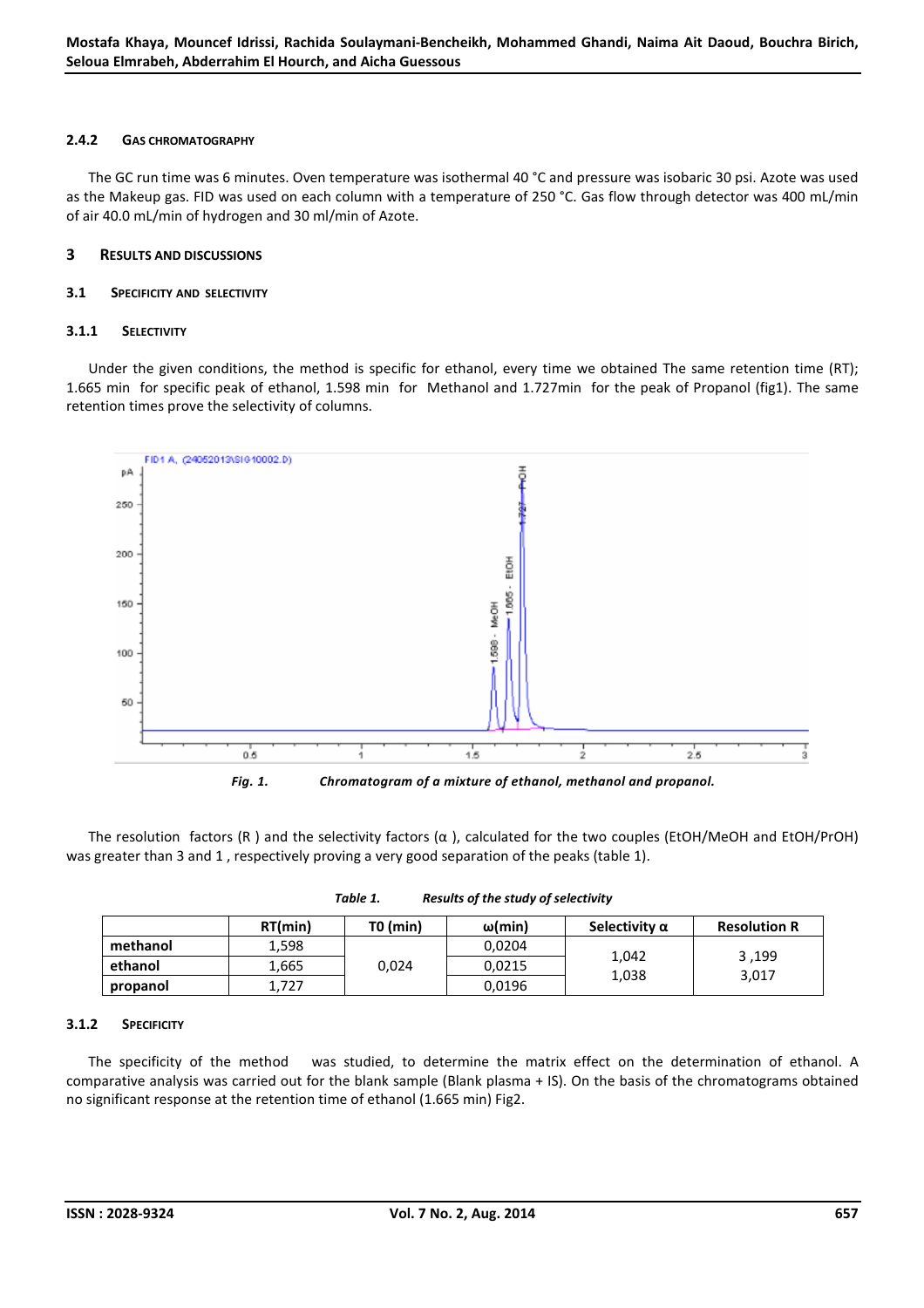

#### **3.2 LINEARITY**

The Linearity was evaluated by analyzing the prepared ethanol standards. Six levels of ethanol solution witch concentrations of 0; 0.1; 0.5; 1; 2 and 5 g/L, are prepared in blank plasma. Then 150 µl of Butanol solution water as internal standard with concentration 4g/l is added into 1000 µl of each level in 10 ml headspace vial.

Samples were directly injected into the GC-MS using a 0.2 μL split injection 10:1 at 250˚ C. Each sample was repeated 3 times. The calibration curve was determined by plotting the ratios of the peak area for ethanol to butanol in each sample (yaxis) against the standard concentration of ethanol (x-axis). Fig3.

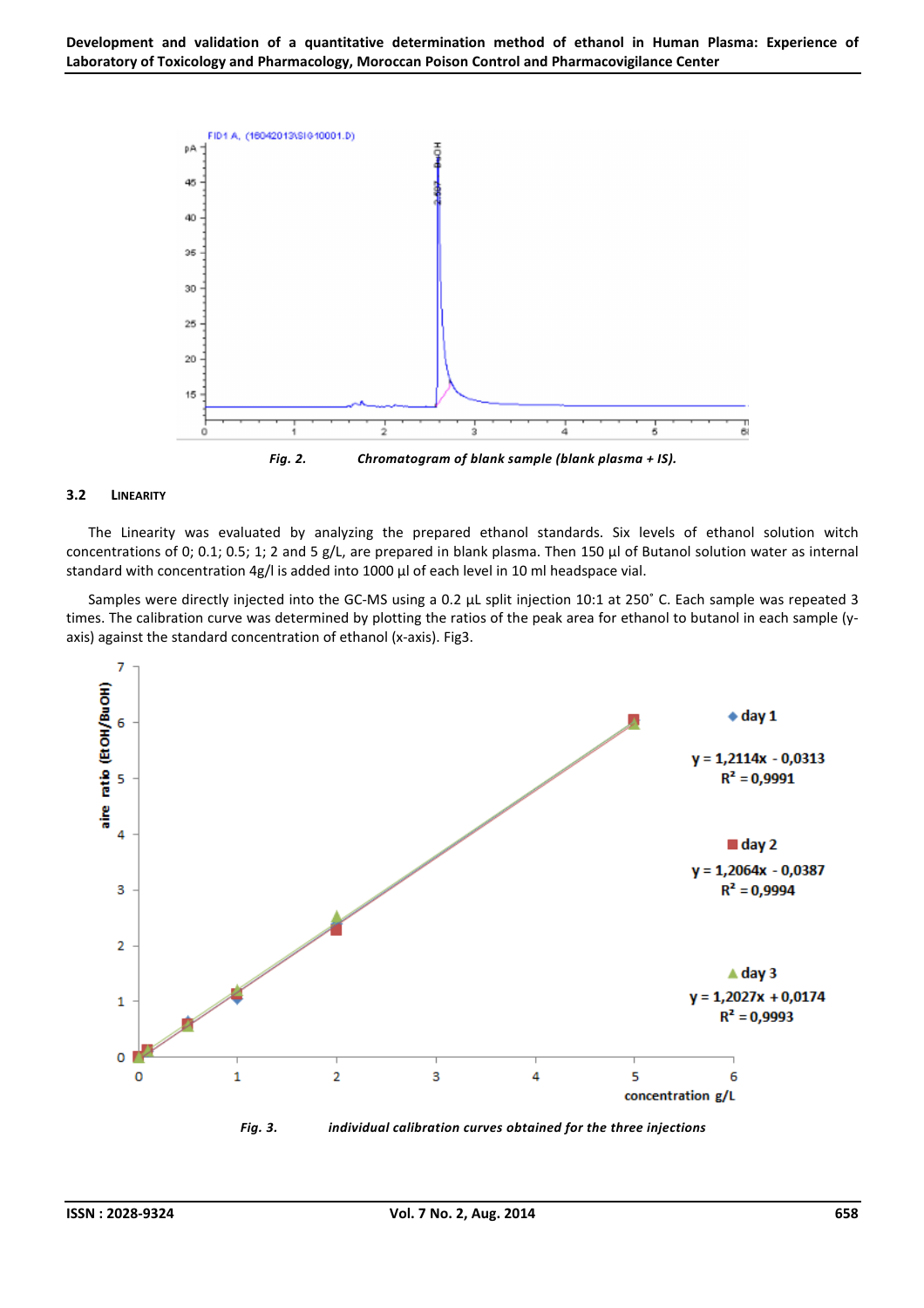

Figure 3 shows that there is no significant difference between the three calibration curves. This continued Linearity allows us to use the equation of the average of the three calibration curves (Fig4).

The method was shown to be linear with a coefficient of correlation ( $r^2$ ) of 0.9998 for ethanol from 0.01to 5.0 g/L.

## **3.2.1 QUALITY CONTROL**

To assess the accuracy and correctness of linearity, it was necessary to prepare three quality controls of concentrations 0.3; 2.5 and 4 g / l. calculated concentrations (C<sub>cal</sub>) and their corresponding relative errors (RE) are listed in Table 2.

| CQ(g/I) | $C_{cal}$ 1 | $C_{cal}$ 2 | $C_{cal}$ 3 | Average | <b>RE%</b> |
|---------|-------------|-------------|-------------|---------|------------|
| 0,3     | 0,297       | 0,295       | 0,271       | 0,288   | 4,046      |
| 2,5     | 2,091       | 2,330       | 2,353       | 2,258   | 9,682      |
|         | 3,693       | 3,972       | 3,908       | 3,858   | 3,553      |

*Table 2. Results of quality control* 

On the basis of the Table 2, the relative errors (RE) calculated for the average of three injections was 9.68% as the maximum value which is below 10%. Therefore the results found in the study of the linearity are acceptable.

## **3.3 EVALUATION OF THE LIMIT OF DETECTION AND LIMIT OF QUANTIFICATION**

The limit of detection (LOD) and the limit of quantification (LOQ) are determined according to the procedure described by Accreditation Program Laboratory Analysis [11].

The limit of detection (LOD) and the limit of quantification (LOQ) were obtained experimentally, after the analysis of 20 test materials related to blank solution (plasma + internal standard).The LOD and LOQ were calculated to be 0.06 g/mL and 0.1 g/mL, respectively.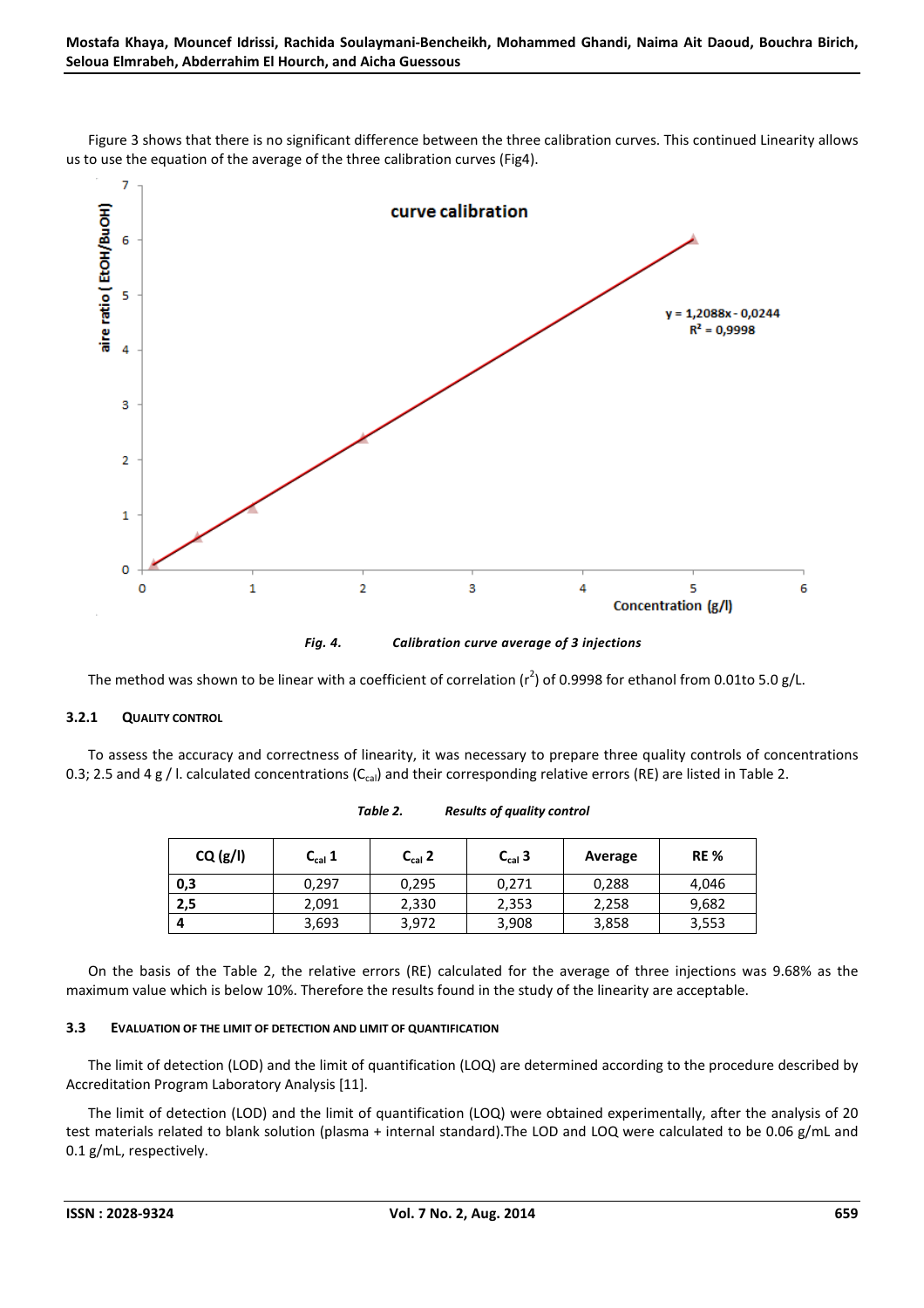#### **3.4 REPEATABILITY AND REPRODUCIBILITY**

The reproducibility and repeatability of the method have been evaluated by calibration curve method (residual standard deviation σ), by injecting the six replicate injections of standard concentration (2 g/L) in three different days using the same concentration for solutions under the same experimental conditions [12]. In this case practical concentration of solutions was appropriate to theoretical concentration. The results of system repeatability and reproducibility are depicted in Table 3.

| day                                | Day 1<br>(repetabilit | Day 2  | Day 3 |
|------------------------------------|-----------------------|--------|-------|
|                                    | y)                    |        |       |
|                                    | 1,986                 | 1,993  | 2,098 |
|                                    | 1,847                 | 1,972  | 1,872 |
| calculated                         | 1,918                 | 1,886  | 1,707 |
| concentrations g/L                 | 2,037                 | 1,953  | 1,849 |
|                                    | 1,915                 | 1,993  | 1,766 |
|                                    | 1,839                 | 2,212  | 1,995 |
| $\sigma_{L}$ (repeatability)       | 0.077                 |        |       |
| CV <sub>L</sub> (repeatability)    | 4.032%                |        |       |
| $\sigma_{\rm R}$ (reproducibility) |                       | 0.114  |       |
| $CV_R$ (reproducibility            |                       | 4.932% |       |
| Bias %                             | 3.25                  |        |       |
| <b>Recovery percent (TR%)</b>      |                       | 96.75  |       |

*Table 3. Results from the study of repeatability and reproducibility* 

The difference between results was insignificant and the value for the coefficient of variation (CV), for all levels was less than 10%. On the basis of the results obtained, we observed a good repeatability and a good reproducibility

## **3.5 PRECISION AND ACCURACY**

The accuracy of the method was calculated in terms of the percent bias (Bias %) and recovery percent (RP), based on the results found in the study of the reproducibility (theoretical concentration 2 g/L). Low values of bias (3.25%) and high value of the recovery percent (96.75%) indicated a good precision and accuracy of the proposed method.

## **3.6 STABILITY**

In order to determinate the stability of ethanol in plasma. The evolution of ethanol in plasma was studied for a concentration of 2g / L in three different storage temperatures (-20 ° C, + 4 ° C and 23 ° C).Table 4.

| day | T=-20 $^{\circ}$ c | $T = +4 °c$ | $T = 23 °C$ |
|-----|--------------------|-------------|-------------|
| 1   | 2,053              | 2,091       | 2,148       |
| 4   | 2,006              | 2,074       | 2,096       |
| 12  | 1,879              | 1,828       | 1,987       |
| 14  | 1,886              | 1,876       | 1,9629      |
| 18  | 1,805              | 1,773       | 1,759       |
| 20  | 1,691              | 1,747       | 0,102       |

| Table 4. | Results from the study of the stability |
|----------|-----------------------------------------|
|          |                                         |

On the basis of the calculated concentration obtained, the curve stability was plotted. The study of the stability has allowed us to choose the optimal routing and sample storage conditions, preferably at 4 ° C and the maximum retention period (one week). (fig5).